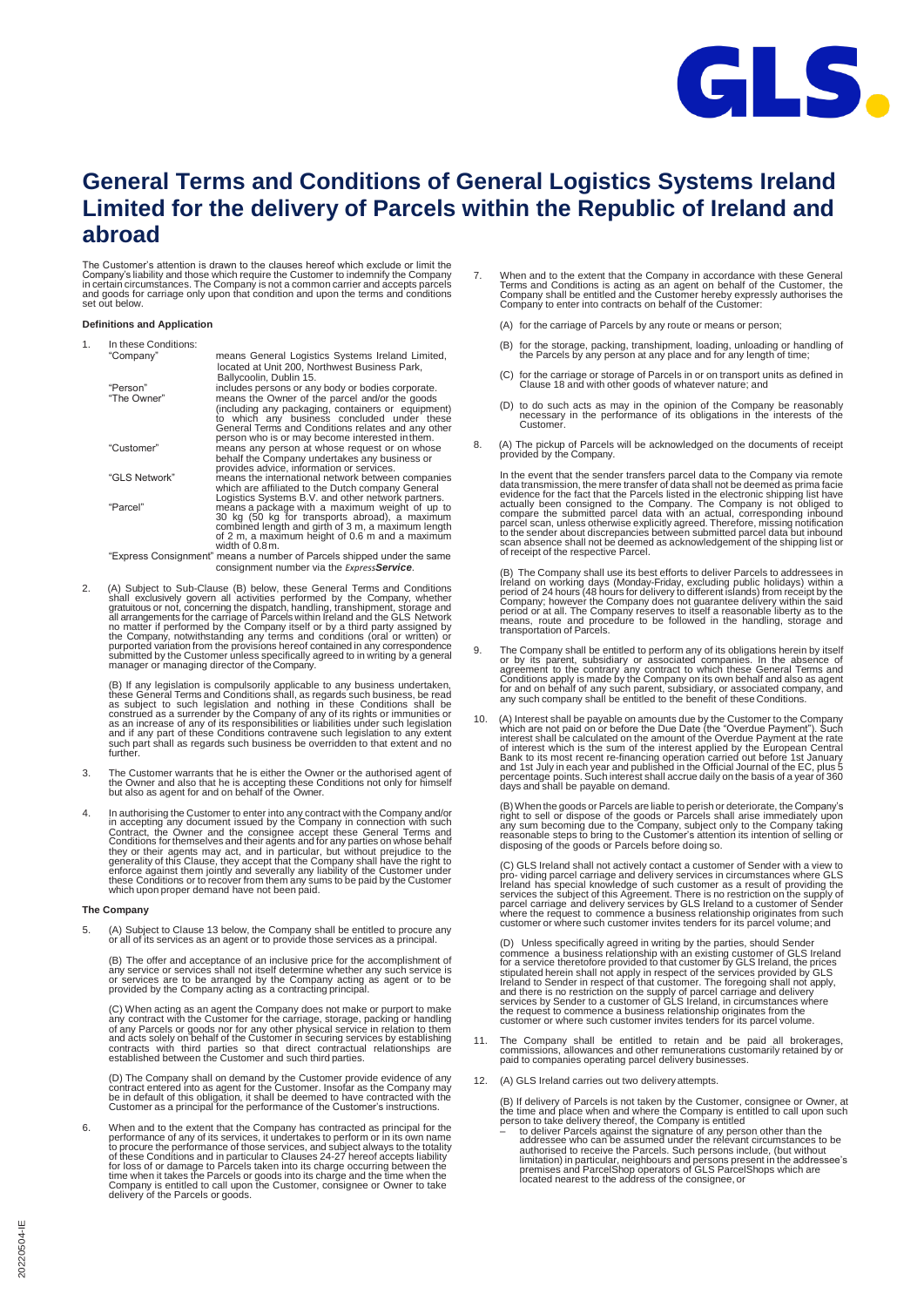

- to store the Parcels at the sole risk of the Customer, whereupon the liability of the Company in respect of the Parcels shall wholly cease and the cost of such storage if paid for or payable by the Company or any agent o

Parcels sent via the Company to Switzerland will not be subject to signature<br>retrieval. Parcels requring a signature by the Customer, consignee or Owner<br>will be liable for a surcharge of €0.75 per parcel payable by the Cus

(C) The Company shall be entitled at the expense of the Customer to dispose of (by sale or otherwise as may be reasonable in all the circumstances):

- (i) on 28 days' notice in writing to the Customer, or where the Customer cannot be traced and reasonable efforts have been made to contact any interest in the Parcels, any Parcels which have been held by the Company to ha
- 
- 13. (A) No insurance will be effected except upon express instructions given in writing by the Customer and all insurances effected by the Company are subject to the usual exceptions and conditions of the policies of the i each consignment but may declare it on any open or general policy held by the Company.

(B) Insofar as the Company agrees to arrange insurance, the Company acts solely as agent for the Customer using its best endeavours to arrange such insurance and does so subject to the limits of liability contained in Clause 27 hereof.

14. (A) The Company offers an *Express* **Service** within the Republic of Ireland in the form of consignment forwarding. Express Consignments shall be delivered by 5pm on the next working day (Monday-Friday) after pickup of

(B) Express Consignments may not be sent to addressees to whom delivery<br>within the specified time is not possible due to location/situation (e. g. post<br>office box, army postal service address, camping sites, mountain refug

(C) If delivery of Express Consignments takes place more than 15 minutes after the agreed time, the Company shall reimburse the Customer for the transportation charges or the time definite surcharge (12:00 Service) exclusi

(D) The Company shall not be liable if the delay in delivery of Express Consignments is due to impediments outside the Company's sphere of risk, including but not limited to non-compliance of the Customer with his obligati

(E) Express Consignments shall not be delivered via neighbours or GLS<br>ParcelShops. If an Express Consignment is affected by any impediment to<br>carriage or delivery the Customer shall be informed without delay in order to<br>ob

- 15. Advice and information, in whatever form it may be given, is provided by the Company for the Customer only and the Customer shall indemnify the Company against any liability, claims, loss, damage, costs or expenses ari
- 16. (A) The goods and parcels listed below shall be excluded from transportation by
	-
	-
	-
	-
	- GLS:<br>
	(ii) Any and all liquids<br>
	(ii) any and all hazardous materials, flammables in any form<br>
	(iii) insufficiently packed Parcels; computers (desktops, computers,<br>
	(iii) insufficiently packed Parcels; computers (desktops,
	-
	-
	-
	-
	- (ix) baggage and bottles,<br>
	(x) from transportation abroad: tobacco products, liquors, personal effects<br>
	and carnet ATA goods,<br>
	(xi) from airfreight: exclusion of all Lithium lon and Lithium Metal shipments;<br>
	(xi) from air
	- 1,000.00,
	- (xiii)any other Parcels whose value exceeds EUR 5,000.00.
	- (xiv)Goods or parcels the sending of which are prohibited under all applicable sanctions laws, for example because of their contents, their intended

recipient or the country to or from which they are to be sent. Sanctions<br>laws include all laws, regulations and orders imposing sanctions (including<br>trade restrictions and economic sanctions) on countries, individuals or<br>e

Should any Customer nevertheless deliver any such goods to the Company or<br>cause the Company to handle or deal with any such goods, the Company shall<br>be under no liability whatsoever for or in connection with such goods how

Goods or parcels the sending of which are prohibited under all applicable<br>sanctions laws, for example because of their contents, their intended recipient<br>or the country to or from which they are to be sent. Sanctions laws

(B) The Company may at any time waive its rights and exemptions from liability<br>under Sub-Clause (A) above in respect of any one or more of the categories<br>of goods mentioned herein or of any part of any category. If such wa

(C) Parcels with one of the following destinations may not be consigned at GLS ParcelShops:

(i) within the EU: Andorra, Ceuta, Gibraltar, Greece, Livigno, Malta, Melilla, San Marino, Cyprus, the city of Büsingen am Hochrhein (postcode D-78266) and all European islands except Irish islands, Great Britain and Ireland.

Under no circumstances shall the Company accept or deal with Parcels whose<br>content is of a dangerous or damaging nature, or likely to harbour or to<br>encourage vermin or other pests, or liable to taint or affect other goods.

17. Where there is a choice of rates according to the extent or degree of the liability<br>assumed by carriers, warehousemen or others, no declaration of value where<br>optional will be made except under special arrangements pre

### **The Customer**

- 18. The Customer warrants that:
	- (A) the description and particulars of any Parcels furnished by or on behalf of the Customer are full and accurate.
	- (B) all Parcels have been properly and sufficiently prepared, packed, stowed, labelled and/or marked, and that the preparation, packing, stowage, labelling and marking are appropriate to any operations or transactions affe
	- (C) where the Company receives the Parcels from the Customer already<br>stowed in or on a container, trailer, tanker, or any other device specifically<br>constructed for the carriage of goods by land, sea or air (each hereafter<br> Parcels loaded therein or thereon.
- 19. Should the Customer deliver to the Company or cause the Company to deal<br>with or handle Parcels whose content is of a dangerous or dikely to harbour or to encourage vermin or other pests, or liable to taint or<br>affect ot
- 20. (A) The Customer shall not be entitled to assign any kind of claims against the Company to a third party without the prior written consent of the Company.

(B) The Customer undertakes that no claim shall be made against any director, servant, subcontractor or employee of the Company or one of its subcontractors which imposes or attempts to impose upon them any liability in co

- 21. The Customer shall indemnify the Company against:
	- (i) all liability, loss, damage, costs and expenses whatsoever (including without prejudice to the generality of the foregoing, all duties, taxes, enjoposts, levies, deposits and outlays of whatsoever nature levied by any